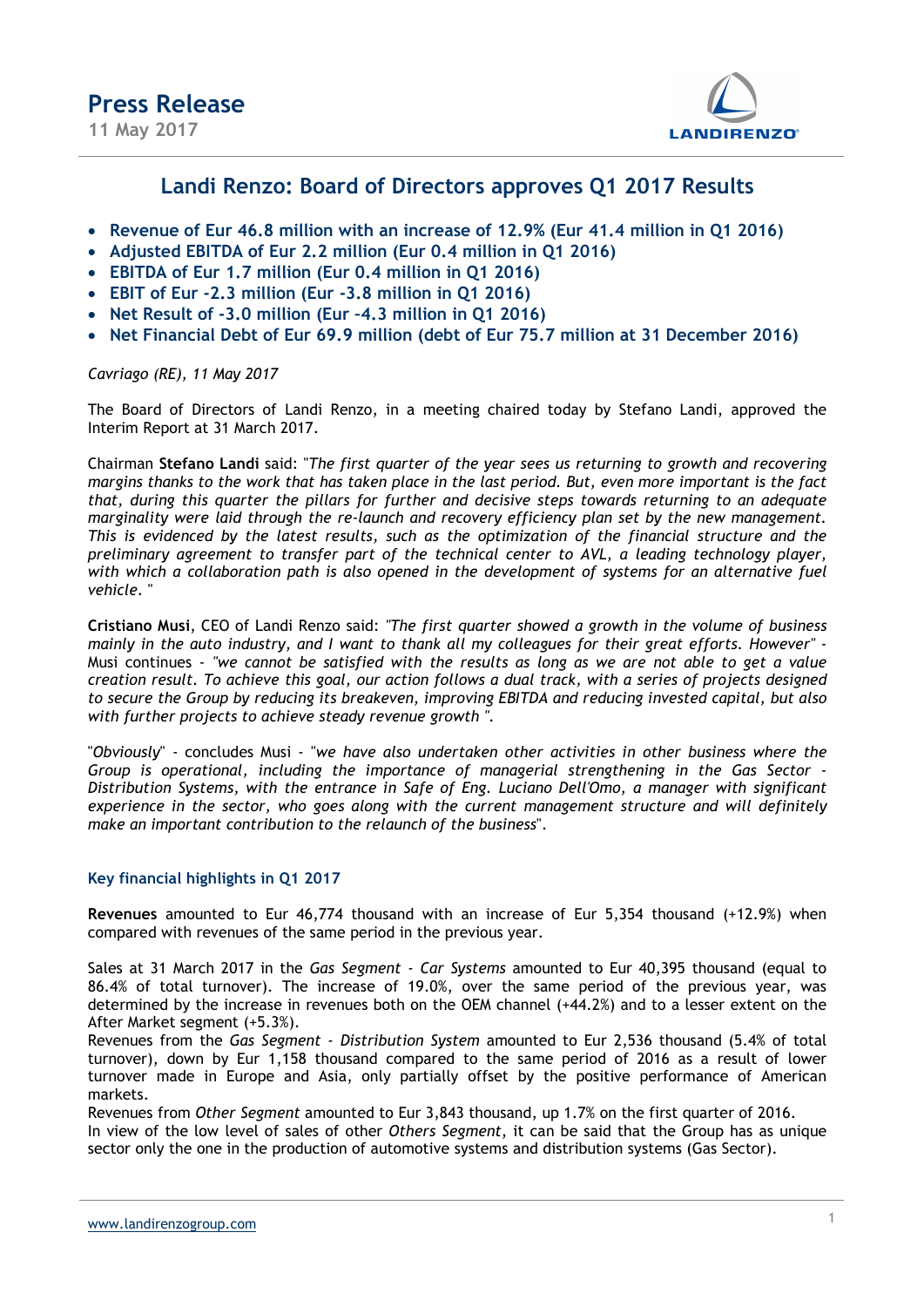11 May 2017



In the first three months of 2017, 79.5% of consolidated sales were made abroad, confirming the strong international vocation of the Group.

The revenue contribution by geographic area is as follows:

• Italy, which is 20.5% of total turnover (22.7% in the first quarter of 2016), is up compared to the same period of the previous year, essentially reflecting the overall good performance in the quarter of domestic demand, a trend that differs between the OEM and After Market segments.

• The rest of Europe accounts for 50.7% of total sales (45.5% in the first quarter of 2016) with a relevant increase of 26.0% over the same period of 2016, driven mainly by increased sales on the OEM channel.

• America represents 13.9% (14.8% in the first quarter of 2016), with an increase of 6.3%, largely due to the good performance of the business in Brazil, Colombia and Mexico, which offset the slowdown recorded in Argentina And the United States.

• Asia and the Rest of the World accounted for 14.9% of total sales (17.0% in the first quarter of 2016), slightly declining (-1.9% over the first three months of 2016), essentially due to lower sales Distribution Systems.

Adjusted EBITDA amounted to  $\epsilon$  2,196 thousand at the end of the quarter, a net improvement compared to the same period of the previous year ( $\epsilon$  363 thousand), mainly as a result of the greater sales volumes of the Gas Segment - Car Systems, core business of the Group Landi Renzo which itself gets at an EBITDA adjusted of about Eur 3,045 thousand (7.5% of revenues) and compares with an amount of about Eur 904 thousand of the previous year. The EBITDA adjusted of Gas Segment - Distribution System was negative and amounted at Eur 855 thousand.

The gross operating margin (EBITDA) is positive for Eur 1,747 thousand. In addition to the factors above, there were also non-recurring expenses totalling Eur 449 thousand which impacted on this amount.

Net operating margin (EBIT) for the period was negative and equal to Eur 2,260 thousand (negative and equal to Eur 3,775 thousand at 31 March 2016) after recording amortization and impairment losses of Eur 4,007 thousand (Eur 4,118 thousand at 31 March 2016). EBIT for Gas Segment - Car Systems is negative for Euro 944 thousand, however, normalizing this value for the effects of the sale of part of the technical center to AVL the EBIT of the Gas Segment - Car Systems would be negative for about Eur -200 thousand. The Gas Segment - Distribution System negatively impacts for Eur 1,175 thousand. To support the relaunch, SAFE management has been strengthened.

Net financial charges impacted Euro 1,029 thousand (Eur 1,421 thousand in the same period of the previous year) due to a better debt and currency management.

The Pre-tax Result was negative, amounting to Eur 3,211 thousand, against a pre-tax loss of Eur 5,214 thousand in the first quarter of 2016. The Net Result at 31 March 2017 was negative for Eur 2,985 thousand, against a negative result of Eur 4,190 thousand in the same period of 2016.

Net Financial Position was negative for Eur 69,877 thousand, down from a negative net financial position at December 31, 2016 of Eur 75,716 thousand (negative and equal to Eur 78,434 thousand at March 31, 2016).

#### Significant events after the close of Q1 2017

After the end of the quarter and until today's date it is noted that:

- On April 28, 2017, the Shareholders' Meeting of Landi Renzo S.p.A. resolved to approve the Financial Statements for the financial year 2016 and to cover the loss for the year realized by Landi Renzo SpA, amounting to Eur 28,985,860.92, through the full use of the Extraordinary and Transitional IAS Reserves and the share premium accounts that is reduced to Eur 30,718,198.13; in addition, the Shareholders' Meeting resolved to authorize the Board of Directors to purchase treasury shares, to increase the number of members of the Board of Directors from eight to nine and to appoint Director the General Manager Mr Cristiano Musi.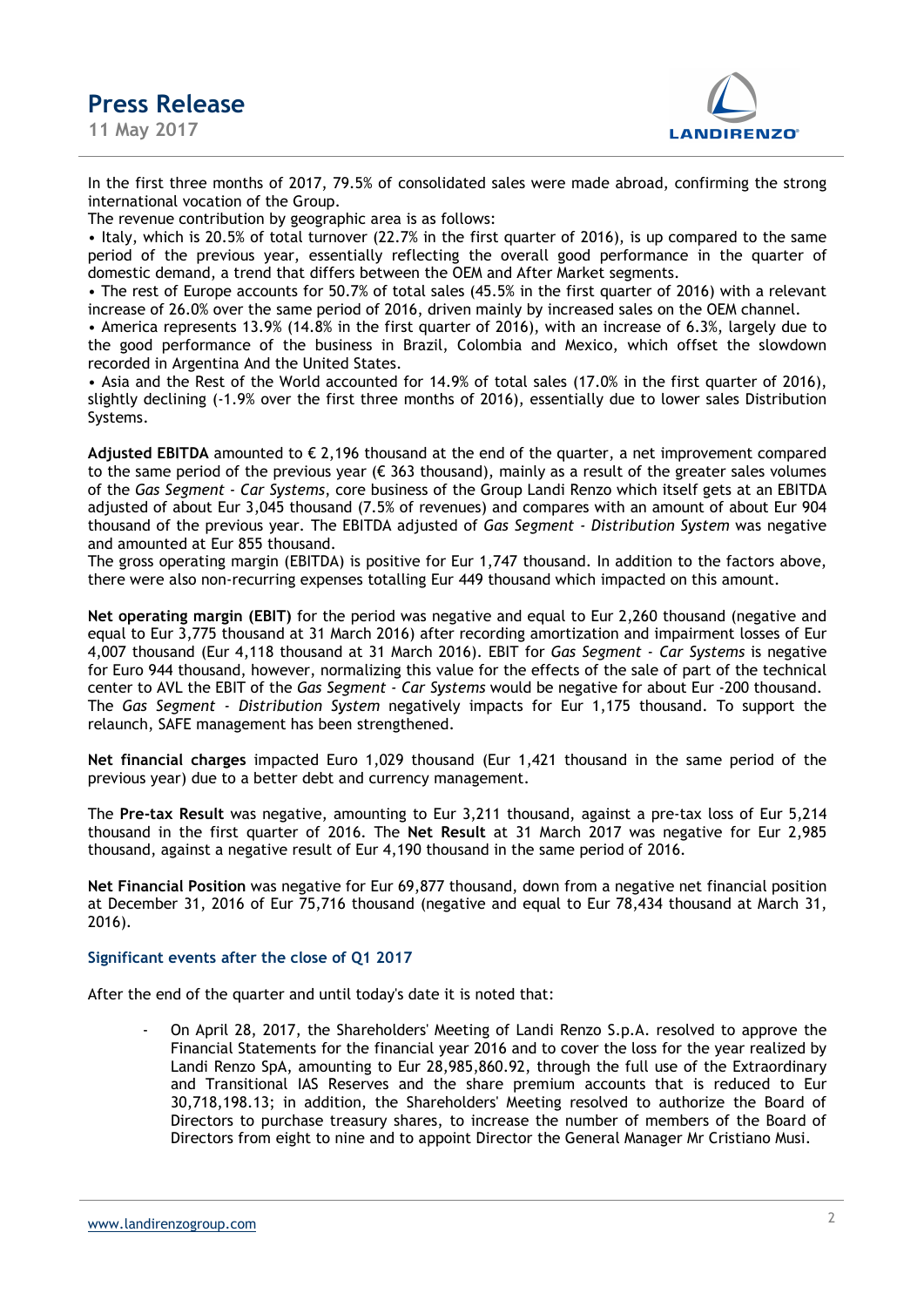

11 May 2017



- The Board of Directors met on April 28, 2017 also approved the appointment of Mr. Cristiano Musi as Chief Executive Officer of the Company.
- On April 20, 2017 Landi Renzo S.p.A. and AVL, the world's leading powertrain developer, have signed a preliminary agreement for the sale of a business branch related to a portion of a the R&D (made up of laboratories, equipment and miscellaneous materials) to the AVL Group.
- The management team has been strengthened both in the car industry and in Safe S.p.A. In particular, in Safe has been appointed as the new General Manager with over 25 years of experience in primary companies operating in the gas and oil & gas compressor sector .
- The automotive sector is pursuing a strategy to consolidate its positioning in mature markets and grow internationally.

#### Business outlook

As for the possible future development of the business, considering the results of the first three months of 2017, the uncertainties of the reference market and the orders in the portfolio, what stated in during the approval of the Annual Financial Report as of December 31, 2016 is confirmed: a moderate business growth and a slight margin recovery in terms of EBITDA adjusted are expected already in 2017.

The Executive responsible for the preparation of the corporate accounting documents, Mr Paolo Cilloni, declares, in accordance with Article 154-bis, paragraph 2 of Legislative Decree No 58 of 24 February 1998, that the accounting information contained in this press release corresponds to the underlying accounting documents, records and accounting entries.

This press release, together with a presentation, are also available on the Company's website www.landirenzogroup.com and on the storage system www.emarketstorage.com.

#### This press release is a translation. The Italian version prevails.

Landi Renzo is the global leader in the LPG and Methane gas components and systems for motor vehicles sector. The Company is<br>based in Cavriago (Reggio Emilia) and has over 60 years' experience in the sector, and is renowne activities in over 50 countries, with export sales of about 80%. Landi Renzo S.p.A. has been listed on the STAR segment of the MTA Market of Borsa Italiana since June 2007.

LANDI RENZO Pierpaolo Marziali M&A and Investor Relations Officer ir@landi.it Tel. +39 0522.94.33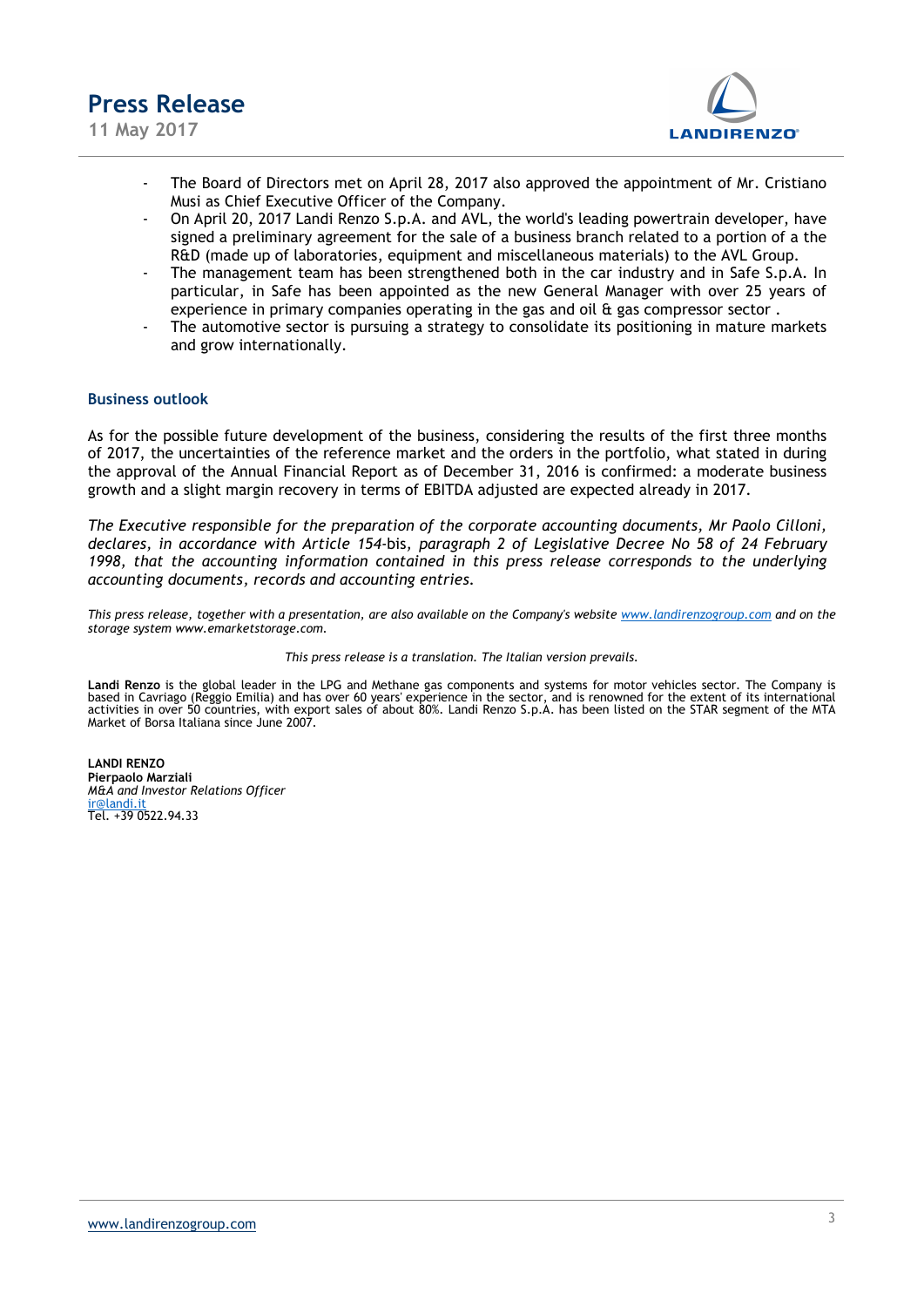

| <b>Press Release</b><br>31/03/2017<br>46,570<br>204<br>250<br>Other revenue and income                                                            | <b>LANDIRENZO®</b><br>31/03/2016<br>41,416 |
|---------------------------------------------------------------------------------------------------------------------------------------------------|--------------------------------------------|
| 11 May 2017<br>(thousands of Euro)<br><b>INCOME STATEMENT</b><br>Revenues (goods and services)<br>Revenues (goods and services) - related parties |                                            |
|                                                                                                                                                   |                                            |
|                                                                                                                                                   |                                            |
|                                                                                                                                                   |                                            |
|                                                                                                                                                   |                                            |
|                                                                                                                                                   |                                            |
|                                                                                                                                                   | 4                                          |
|                                                                                                                                                   | 195                                        |
| $-22,550$<br>Cost of raw materials, consumables and goods and change in inventories                                                               | $-19,105$                                  |
| $-11,479$<br>Costs for services and use of third party assets                                                                                     | $-11,312$                                  |
| $-804$<br>Costs for services and use of third party assets - related parties                                                                      | $-775$                                     |
| $-9,736$<br>Personnel expenses                                                                                                                    | $-9,466$                                   |
| $-708$<br>Accruals, impairment losses and other operating expenses                                                                                | $-594$                                     |
| 1,747<br><b>Gross Operating Profit</b>                                                                                                            | 363                                        |
| Amortization, depreciation and impairment losses<br>$-4,007$                                                                                      | $-4,118$                                   |
| $-2,260$<br><b>Net Operating Profit</b>                                                                                                           | $-3,775$                                   |
| Financial income                                                                                                                                  | 18<br>39                                   |
| $-1,059$<br>Financial expenses                                                                                                                    | $-1,301$                                   |
| Gains (losses) on exchange rate                                                                                                                   | 12<br>$-159$                               |
| Gains (losses) on equity investments consolidated using the equity method                                                                         | 78<br>$-38$                                |
| Profit (Loss) before tax<br>$-3,211$                                                                                                              | $-5,214$                                   |
| Current and deferred taxes                                                                                                                        | 250<br>898                                 |
| Profit (loss) of the period for the Group and minority interests, including:<br>$-2,961$                                                          | $-4,316$                                   |
| Minority interests                                                                                                                                | 24<br>$-126$                               |
| Profit (Loss) of the period for the Group<br>$-2,985$                                                                                             | $-4,190$                                   |
| Basic earnings (loss) per share (calculated on 112,500,000 shares)<br>$-0.0265$                                                                   | $-0.0372$                                  |
| Diluted earnings (loss) per share<br>$-0.0265$                                                                                                    | $-0.0372$                                  |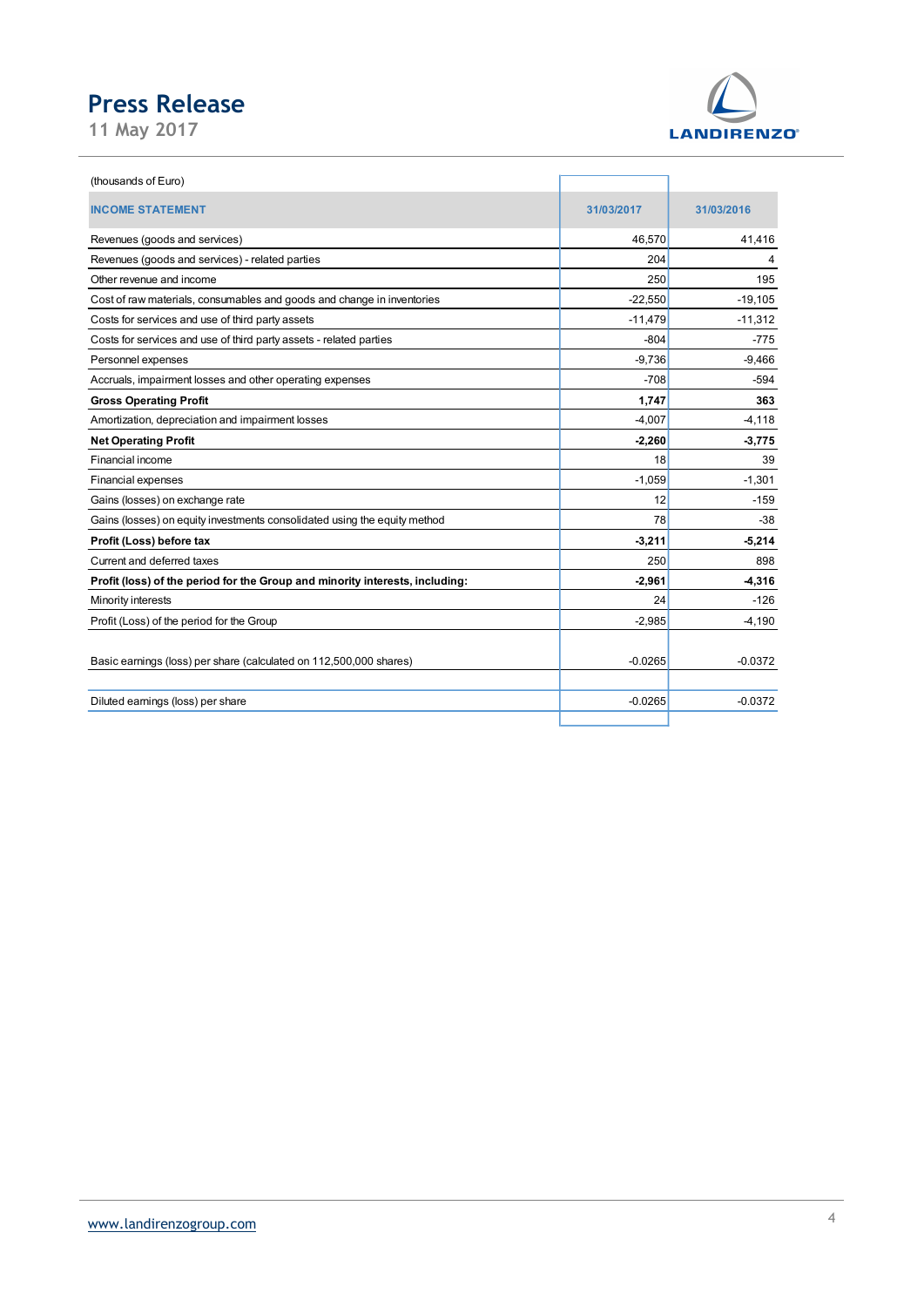

| <b>Press Release</b>                                                              |                  |                   |                   |
|-----------------------------------------------------------------------------------|------------------|-------------------|-------------------|
|                                                                                   |                  |                   |                   |
| 11 May 2017                                                                       |                  |                   | <b>LANDIRENZO</b> |
|                                                                                   |                  |                   |                   |
| (thousands of Euro)                                                               |                  |                   |                   |
| <b>ASSETS</b>                                                                     | 31/03/2017       | 31/12/2016        | 31/03/2016        |
|                                                                                   |                  |                   |                   |
| Non-current assets                                                                |                  |                   |                   |
| Property, plant and equipment                                                     | 29,262           | 30,500            | 33,998            |
| Development expenditure                                                           | 8,210            | 8,420             | 8,464             |
| Goodwill                                                                          | 30,094           | 30,094            | 30,094            |
| Other intangible assets with finite useful lives                                  | 19,763           | 20,359            | 22,017            |
| Equity investments consolidated using the equity method                           | 121              | 43                | 71                |
| Other non-current financial assets                                                | 447              | 664               | 453               |
| Deferred tax assets                                                               | 7,268            | 6,887             | 8,174             |
| <b>Total non-current assets</b>                                                   | 95,165           | 96,967            | 103,271           |
|                                                                                   |                  |                   |                   |
| <b>Current assets</b><br>Trade receivables                                        | 33,213           | 35,553            | 33,279            |
| Trade receivables - related parties                                               | 1,738            | 1,998             | 2,371             |
| Inventories                                                                       | 49,719           | 49,872            | 60,955            |
| Contract works in progress                                                        | 714              | 1,281             | 2,457             |
|                                                                                   |                  |                   |                   |
| Other receivables and current assets                                              | 11,092<br>20,997 | 10,082            | 15,582            |
| Cash and cash equivalents<br><b>Total current assets</b>                          | 117,473          | 16,484<br>115,270 | 20,263            |
|                                                                                   |                  |                   | 134,907           |
| <b>TOTAL ASSETS</b>                                                               | 212,638          | 212,237           | 238,178           |
|                                                                                   |                  |                   |                   |
|                                                                                   |                  |                   |                   |
| (thousands of Euro)                                                               |                  |                   |                   |
| <b>EQUITY AND LIABILITIES</b>                                                     | 31/03/2017       | 31/12/2016        | 31/03/2016        |
| Group shareholders' equity                                                        |                  |                   |                   |
| Share capital                                                                     | 11,250           | 11,250            | 11,250            |
| Other reserves                                                                    | 43,145           | 59,400            | 59,349            |
| Profit (loss) of the period                                                       | $-2,985$         | $-25,245$         | $-4,190$          |
| Total equity attributable to the shareholders of the parent<br>Minority interests | 51,410<br>$-287$ | 45,405<br>$-323$  | 66,409<br>359     |
| <b>TOTAL EQUITY</b>                                                               | 51,123           | 45,082            | 66,768            |
|                                                                                   |                  |                   |                   |
| <b>Non-current liabilities</b>                                                    |                  |                   |                   |
| Non-current bank loans                                                            | 32,836           | 18,687            | 26,899            |
| Other non-current financial liabilities                                           | 32,426           | 22,812            | 29,850            |
|                                                                                   |                  |                   |                   |

| <b>Current assets</b><br>Trade receivables<br>Trade receivables - related parties<br>Inventories<br>Contract works in progress<br>Other receivables and current assets<br>Cash and cash equivalents<br><b>Total current assets</b><br><b>TOTAL ASSETS</b> | 33,213<br>1,738<br>49,719<br>714<br>11,092<br>20,997 | 35,553<br>1,998<br>49,872<br>1,281 | 33,279<br>2,371<br>60,955 |
|-----------------------------------------------------------------------------------------------------------------------------------------------------------------------------------------------------------------------------------------------------------|------------------------------------------------------|------------------------------------|---------------------------|
|                                                                                                                                                                                                                                                           |                                                      |                                    |                           |
|                                                                                                                                                                                                                                                           |                                                      |                                    |                           |
|                                                                                                                                                                                                                                                           |                                                      |                                    |                           |
|                                                                                                                                                                                                                                                           |                                                      |                                    |                           |
|                                                                                                                                                                                                                                                           |                                                      |                                    |                           |
|                                                                                                                                                                                                                                                           |                                                      |                                    | 2,457                     |
|                                                                                                                                                                                                                                                           |                                                      | 10,082                             | 15,582                    |
|                                                                                                                                                                                                                                                           |                                                      | 16,484                             | 20,263                    |
|                                                                                                                                                                                                                                                           | 117,473                                              | 115,270                            | 134,907                   |
|                                                                                                                                                                                                                                                           |                                                      |                                    |                           |
|                                                                                                                                                                                                                                                           | 212,638                                              | 212,237                            | 238,178                   |
|                                                                                                                                                                                                                                                           |                                                      |                                    |                           |
|                                                                                                                                                                                                                                                           |                                                      |                                    |                           |
| (thousands of Euro)                                                                                                                                                                                                                                       |                                                      |                                    |                           |
|                                                                                                                                                                                                                                                           |                                                      |                                    |                           |
| <b>EQUITY AND LIABILITIES</b>                                                                                                                                                                                                                             | 31/03/2017                                           | 31/12/2016                         | 31/03/2016                |
| Group shareholders' equity                                                                                                                                                                                                                                |                                                      |                                    |                           |
| Share capital                                                                                                                                                                                                                                             | 11,250                                               | 11,250                             | 11,250                    |
| Other reserves                                                                                                                                                                                                                                            | 43,145                                               | 59,400                             | 59,349                    |
| Profit (loss) of the period                                                                                                                                                                                                                               | $-2,985$                                             | $-25,245$                          | $-4,190$                  |
| Total equity attributable to the shareholders of the parent                                                                                                                                                                                               | 51,410                                               | 45,405                             | 66,409                    |
| Minority interests                                                                                                                                                                                                                                        | $-287$                                               | $-323$                             | 359                       |
| <b>TOTAL EQUITY</b>                                                                                                                                                                                                                                       | 51,123                                               | 45,082                             | 66,768                    |
|                                                                                                                                                                                                                                                           |                                                      |                                    |                           |
| Non-current liabilities                                                                                                                                                                                                                                   |                                                      |                                    |                           |
| Non-current bank loans                                                                                                                                                                                                                                    | 32,836                                               | 18,687                             | 26,899                    |
| Other non-current financial liabilities                                                                                                                                                                                                                   | 32,426                                               | 22,812                             | 29,850                    |
| Provisions for risks and charges                                                                                                                                                                                                                          | 9,126                                                | 8,973                              | 7,498                     |
| Defined benefit plans                                                                                                                                                                                                                                     | 2,940                                                | 3,124                              | 3,277                     |
| Deferred tax liabilities                                                                                                                                                                                                                                  | 504                                                  | 514                                | $\mathbf 0$               |
| <b>Total non-current liabilities</b>                                                                                                                                                                                                                      | 77,832                                               | 54,110                             | 67,524                    |
|                                                                                                                                                                                                                                                           |                                                      |                                    |                           |
| <b>Current liabilities</b>                                                                                                                                                                                                                                |                                                      |                                    |                           |
| Bank overdrafts and short-term loans                                                                                                                                                                                                                      | 25,187                                               | 40,662                             | 36,725                    |
| Other current financial liabilities                                                                                                                                                                                                                       | 425                                                  | 10,039                             | 5,223                     |
| Trade payables                                                                                                                                                                                                                                            | 41,809                                               | 48,919                             | 50,248                    |
| Trade payables - related parties                                                                                                                                                                                                                          | 4,739                                                | 4,171                              | 2,364                     |
| <b>Tax liabilities</b>                                                                                                                                                                                                                                    | 2,494                                                | 2,604                              | 1,683                     |
| Other current liabilities                                                                                                                                                                                                                                 | 9,029                                                | 6,650                              | 7,643                     |
| <b>Total current liabilities</b>                                                                                                                                                                                                                          | 83,683                                               | 113,045                            | 103,886                   |
|                                                                                                                                                                                                                                                           |                                                      |                                    |                           |
| TOTAL EQUITY AND LIABILITIES                                                                                                                                                                                                                              | 212,638                                              | 212,237                            | 238,178                   |
|                                                                                                                                                                                                                                                           |                                                      |                                    |                           |